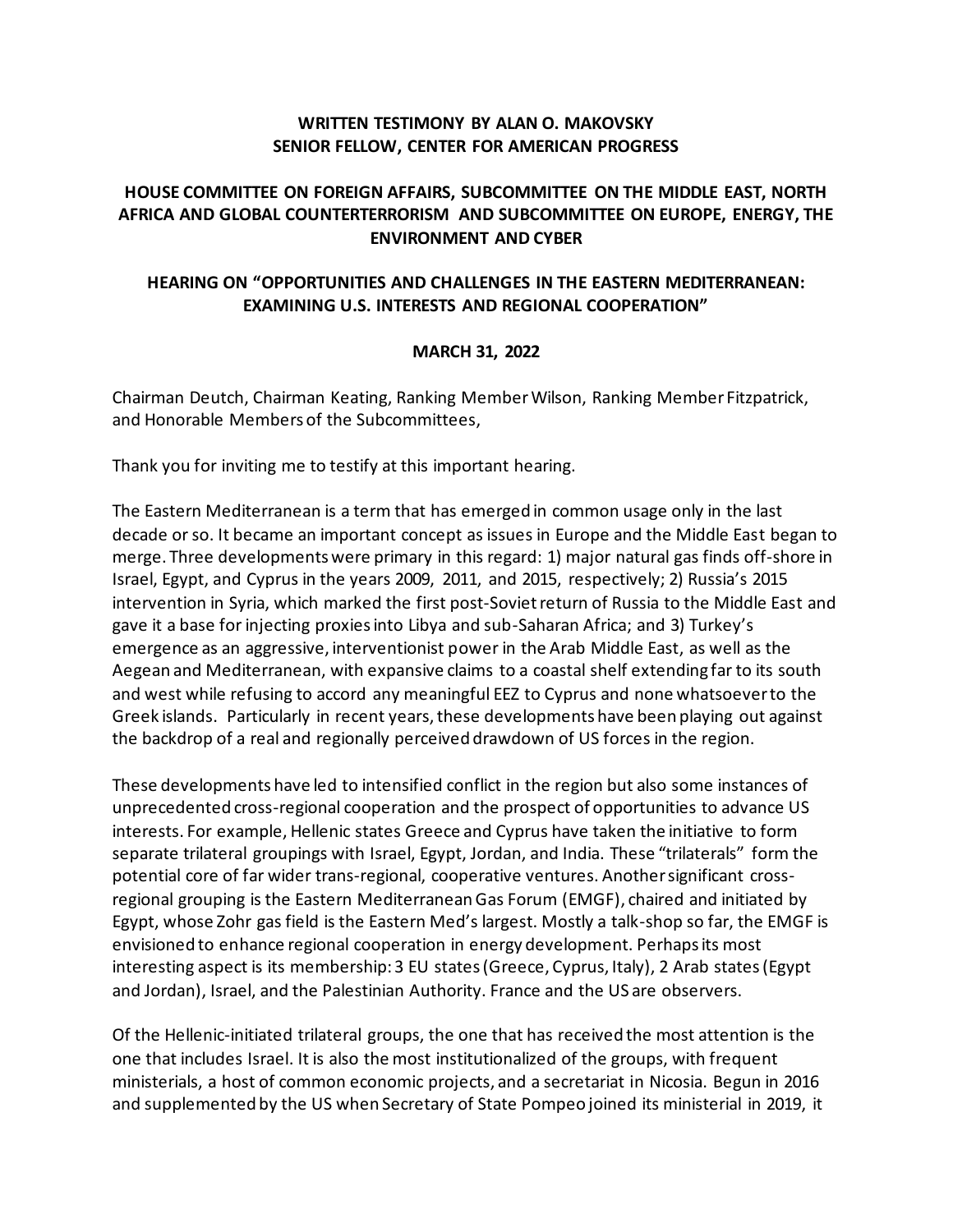became known as the "3+1." It was enshrined in The Consolidated Appropriations Act of 2021, which appropriated funds to the Economic Support Fund for "for joint dialogues in support of the Eastern Mediterranean Partnership," defined by House Report 116-444 as "an annual joint dialogue in the United States with Israel, Greece, and Cyprus." It was further formalized three months ago in the NDAA for FY22, calling for a "3+1 parliamentary group," specifying that six parliamentarians from each of the four nations meet annually – a relatively rare type of gathering. I do note that the legislation says the US Congress will be represented by six "Senators." I do hope the legislation will be amended at some point to allow for the participation of House Members as well.

The Biden Administration has endorsed the "3+1" concept, but has yet to hold a joint ministerial with the three. Based on conversations with their representatives, I believe "the three" are eager for that meeting to take place.

What makes the 3+1 particularly noteworthy and deserving of strong US support is that it groups the three most democratic states in the East Med. Moreover, this partnership has been endorsed by multiple ruling parties in each state, so it can truly be said to express a broad spectrum of the popular will and reflects a truly regional initiative. The Hellenic trilateral with Egypt, which began in 2014, largely mirrors that with Israel, if somewhat less developed.

Since 2014, Greece, Cyprus, and Israel have frequently participated in search-and-rescue exercises with the United States and others, albeit not under the umbrella of the trilateral or 3+1. Israel has also engaged in separate, bilateral exercises with Greece and Cyprus. For example, Greece is currently hosting the Iniochos 2022 aerial combat exercise with Austria, Canada, France, Italy, Slovenia, and the US, as well as Israel and Cyprus. Among the observers are four Middle Eastern states: Egypt, Kuwait, Morocco, and Saudi Arabia.

Greece has also reached out beyond the East Med to the Gulf, last year hosting a Saudi air force exercise on Crete as well as a diplomatic gathering it dubbed the Philia Forum, encompassing Bahrain, Saudi Arabia, and the UAE, as well as Egypt and Cyprus.

On the operation side, Athens also last year loaned Saudi Arabia a Patriot battery, along with a deployment of about 130 troops to operate it, incurring Iran's ire. In 2020, Athens and Abu Dhabi signed a military cooperation agreement with "Article 5"-type overtones. In August of that year, during a period Greek-Turkish tensions, the UAE deployed four F-16s to Crete.

On the southern side of the East Med, everyone is familiar with Israel's growing relations with Gulf states Bahrain and UAE. This was dramatized the other day when Egyptian President Sisi, Abu Dhabi Crown Prince Mohammed bin Zayed, and Israeli Prime Minister Bennett met in Sharm al-Shaykh.

There are other examples of this cross-regional cooperation, and virtually all of it done at regional initiative, without US importuning. (The Abraham Accords may be a partial exception in that regard, although the parties did have longstanding unofficial ties before the US offered the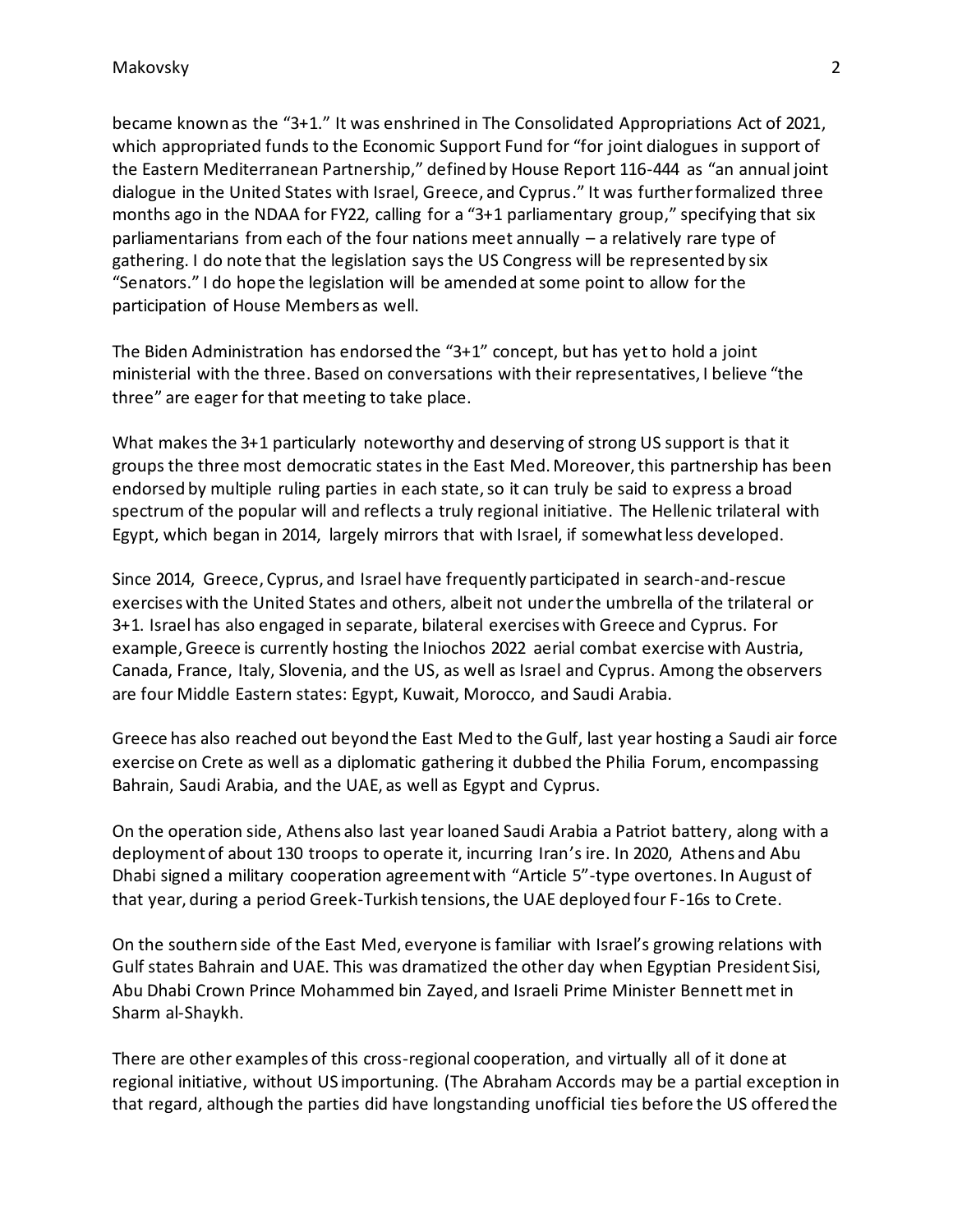final sweeteners.) In many cases, these initiatives were sparked by concern that the US was departing the region.

The key message in all of this is that the old regional borders are less rigid. The map is changing, and the US, without excessive investment, can shape it.

### **Russia's war: Implications**

There is no doubt that the Russian war on Ukraine potentially scrambles the situation in the East Med. First, getting East Med gas to Europe is now more relevant than ever. Increased gas prices may also make its extraction more feasible, provided potential investors are convinced high prices will last for a while.

The war also sharpens the rivalry between Russia and the West in a manner still to play out. Russia could emerge a more difficult neighbor for the US, Turkey, and/or Israel in the Syrian arena, for example. A weakened Russia, however, may draw down its involvement in Syria as well as in Libya.

The war between two Black Sea states is certainly a reminder of Turkey's importance, but, at least heretofore, it doesn't alter the dynamics of Turkey's balancing act between NATO and the West, on one hand, and Russia, on the other. In fact, it may reinforce Turkey's ambivalence. Broadly, Turkey has applied the same template to this crisis that it applied to Russian regional aggressions in 2008 and 2014 – siding with the West rhetorically while refusing to apply sanctions on Russia. In this case, there are some additional wrinkles to its approach: selling armed drones to Ukraine, keeping its airspace open to Russian aircraft, and de facto closing the Straits to both "riparian" (i.e., Russian) and "non-riparian" (i.e., NATO) military vessels, all the while putting itself forward as a mediator between Russia and Ukraine. Taken together, Turkey appears still to be trying to balance its relations between Russia, with which it now has considerable equities at stake, and the West. For the US, it's worth exploring whether developments in the war will lead Turkey at least to tilt decisively toward the West, but so far there is no definitive sign of it.

#### **Recommendations**

1) Intensify US diplomatic involvement across the board with friendly states and friendly clusters of states – and try to merge these clusters to the extent possible. This includes the various Hellenic trilaterals, the Eastern Mediterranean Gas Forum, and the various partnerships between Eastern Med and Gulf states. What many of these states yearn for is a stepped-up US military presence in the East Med, but they also crave diplomatic leadership. Direct involvement with these clusters will reinforce the US' ability to shape the strategic outlook and key strategic decisions taken by members of the clusters. Decisions such as those that led to Chinese involvement with Piraeus and Haifa ports would be far less likely were the US intimately involved with these cross-regional sub-groups. In short, create "plus-one's" wherever possible.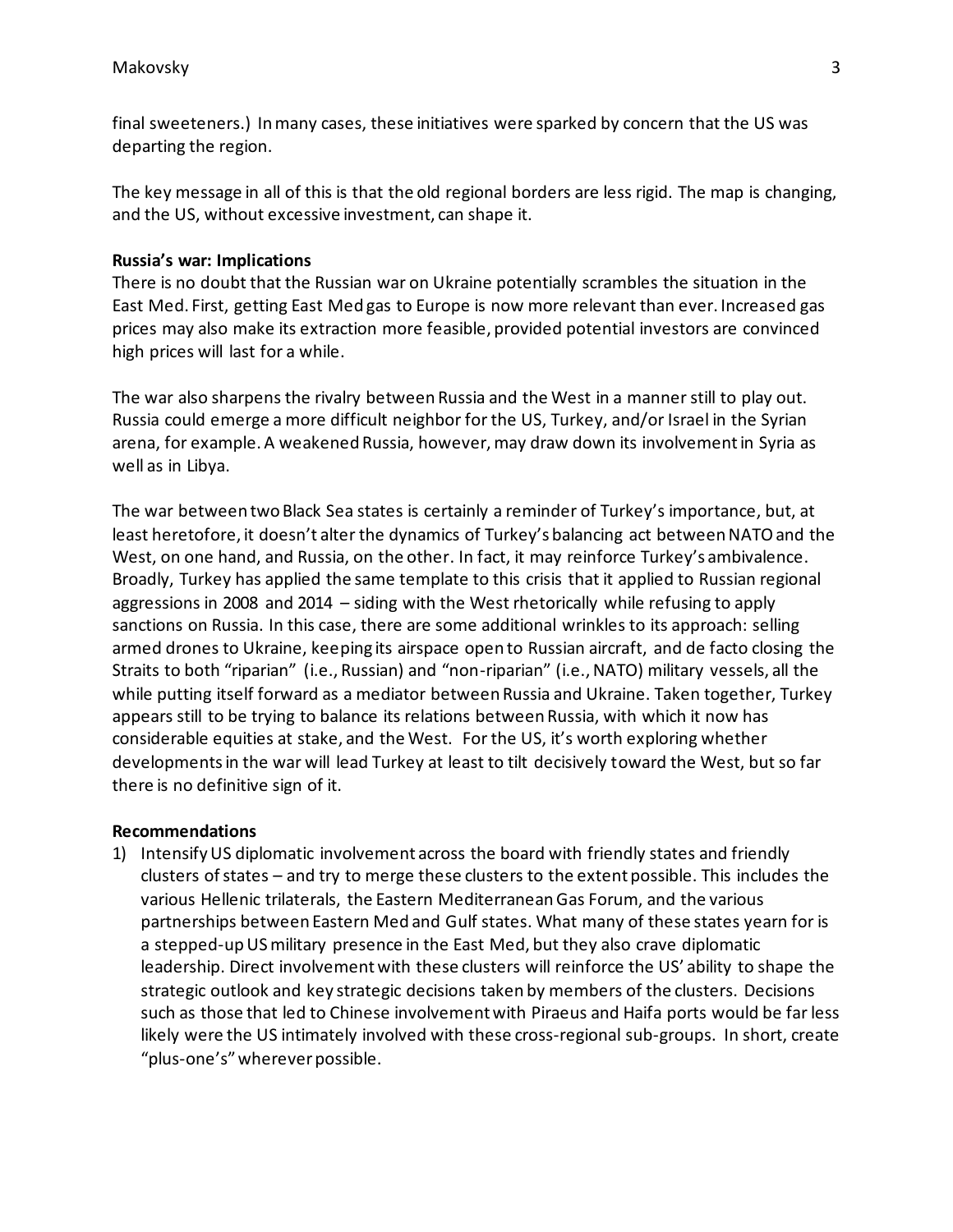As noted, some of these clusters emerged based on a common perception that the US is downsizing in the region. In that sense, they are organic, which is positive. That doesn't mean they wouldn't welcome US guidance and leadership, however.

Another advantage is that overlap among these clusters create possibilities for merging activities. It's no secret that the cold but crucial peace between Israel and Egypt has warmed just a bit in recent years, thanks to energy deals, the Abraham Accords, and other factors. US involvement as a "plus-one" in the trilaterals that Greece and Cyprus have formed separately with Israel and Egypt enhance the possibility of greater Israeli-Egyptian normalization. We saw an indication of this the other day, when the Egyptian foreign minister joined the Abraham Accords foreign ministers in Sde Boker, Israel. Without the presence of Secretary of State Blinken, I believe this would not have been possible. More open Israeli-Egyptian cooperation is an important US interest, because it reinforces the 43 year-old Israeli-Egyptian peace, which is the foundation stone of what stability exists in the Eastern Mediterranean. Moreover, it increases the prospect of overt security-related activities involving Egypt and Israel.

Given the cross-regional nature of many of these clusters, the US should consider appointing a Special Representative for the Eastern Mediterranean, or at least consider how to fill in the seam between the Near Eastern Affairs and the European Affairs Bureaus, where many of these issues reside.

- 2) It is highly desirable for Turkey to be firmly in the Western camp, and the US should continue to give thought as to how to effect that. However, given Turkish equivocation in recent years, the US should continue to hedge its bets in that regard by building and expanding military facilities in Bulgaria, Romania, and Greece. I visited Greece in November as part of the Middle East Task Force of the Jewish Institute of National Security Affairs, or JINSA. A number of retired senior US military leaders, including former SACEUR Philip Breedlove, were on that trip, and I think all of us were impressed with the eagerness of Greek military and elected officials for expanded military cooperation with the US. That's a dramatic turnaround from Greek attitudes of less than twenty years ago. With the signing of Military Defense Cooperation Agreements in 2019 and 2021, both left-wing and center-right governments have affirmed this attitude. As the report of the JINSA Task Force points out, the eastern Mediterranean is a crossroads of three continents, and Greece is at the center of that crossroads. As such, it can be a power-projection platform for much of the region, a role that Turkey has become increasingly reluctant to play in this century. Also, thanks to new US-access facilities at Alexandroupoli port, and an anticipated expansion of the rail system, NATO would be able to bypass logjams – or, in the current case, closures – in the Straits and transport men and materiel overland to Bulgaria, Romania, and even Ukraine, faster than is possible through the Straits.
- 3) The US should consider how it can support expansion of the LNG facilities at Damietta and Idku in Egypt and development of the planned re-gasification unit in Alexandroupoli, Greece. Natural gas discoveries in Israel, Cyprus, and Egypt brought to life the concept of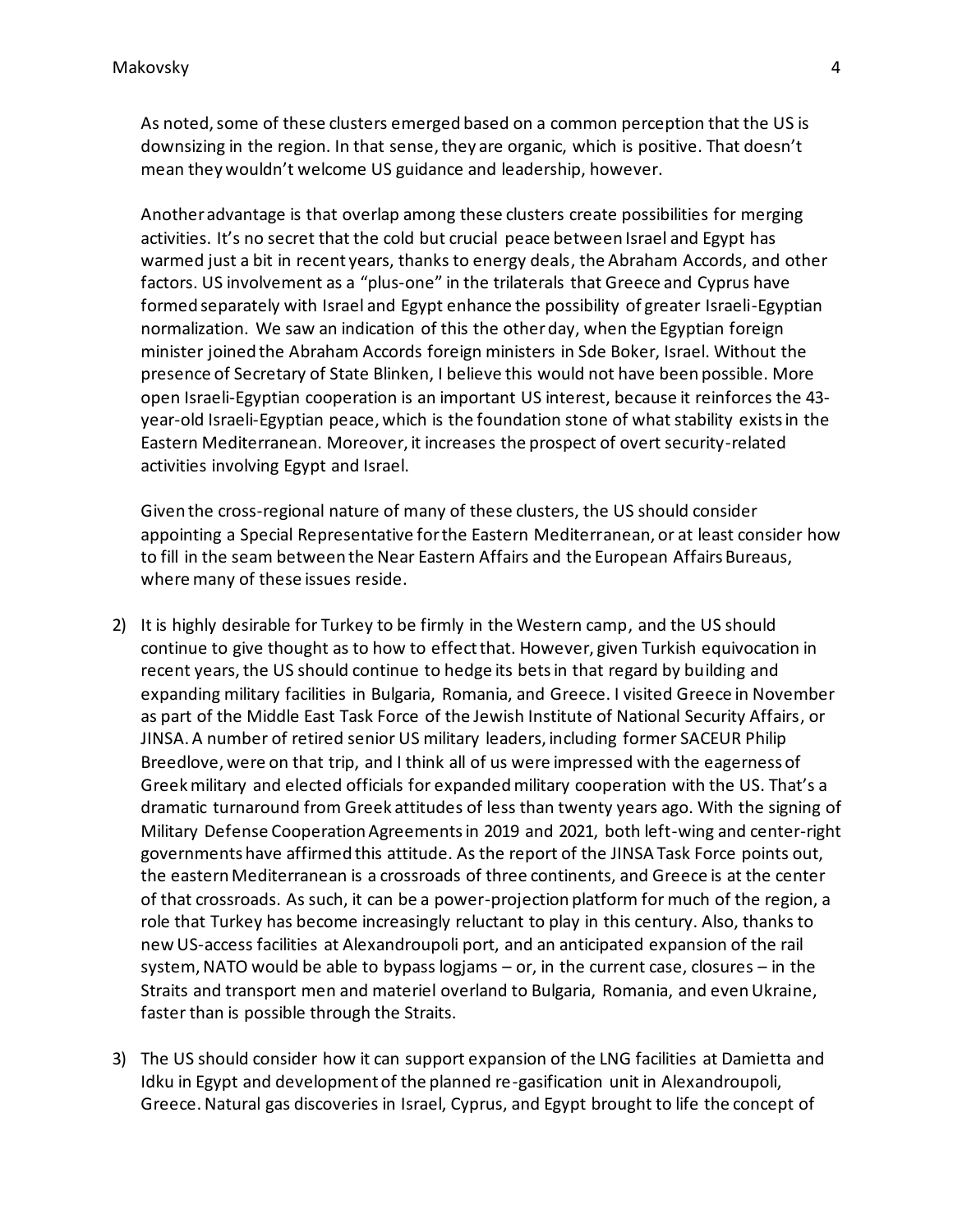the Eastern Med, and, from the beginning, there was hope that East Med gas could contribute to the weaning of Europe off Russian gas. There should be no illusions as to what the potential 10 bcm or so from the East Med can do to replace the more than 150 bcm that Europe annually imports from Russia, but every little bit helps. Politically, the LNG route – Egypt-to-Greece – seems to be the most immediately practical route and the one that can be activated most rapidly.

The proposed East Med Gas Pipeline (Israel-Cyprus-Greece-Italy) probably isn't feasible due to expense and difficulty of engineering. The proposed Turkish-Israeli pipeline isn't politically feasible, barring a solution to the Cyprus problem. That pipeline would traverse Cyprus' EEZ. Israel has said it would do nothing in its resuscitated relations with Turkey that would undermine its ties with Greece or Cyprus; attempting to build a pipeline to Turkey across Cyprus' EEZ certainly would have that effect.

- 4) Re-double efforts to solve the Cyprus problem, including with the appointment of a Special Cyprus Coordinator, a post that existed as a distinct position from the late 1970s through the failure of the Annan Plan in 2004. There are more than a half-dozen hot conflicts and acute crises in the Eastern Med, not to mention transnational problems such as terrorism and migration. But the unsolved, trans-regional diplomatic problem that probably blocks the most avenues of East Med cooperation is Cyprus. Were the Cyprus problem solved, there might already have been a pipeline carrying Israeli and Cypriot gas to Turkey for onward piping to Europe. There would be no aggressive Turkish actions to block Cypriot exploration activities in its Economic Exclusion Zone. And a unified Cyprus might well be a member of NATO rather than a potential source of conflict between NATO members Greece and Turkey. It is obviously a difficult and complicated problem – made no easier by Turkey's and the Turkish Cypriots' current insistence on a "two-state" solution as well as the opening of Varosha – but it is important that the US continue to push for a solution. The problem has been frozen for decades, but the stakes are too high simply to allow the problem to fester. At some point, for its own sake, Turkey is going to have to accept the existence of the Republic of Cyprus, which is not only a member of the EU but which also has a growing network of regional and international ties.
- 5) It's time to return to Presidential-level dialogue with Turkey, at least regarding the Russian war on Ukraine. President Biden deserves significant credit for his handling of relations with Erdogan, which has contributed to a calming of Turkish behavior since he took office. An important element of this has been his relative "cold shoulder" to Turkey's President, who became overly used to easy telephone access to the President of the United States during the past two administrations and, based on his bilateral conduct, inferred an inflated view of his, and Turkey's, importance to the U.S. as a result. This message was certainly driven home – if it hadn't been already – by Biden's decision to spurn Erdogan's widely reported interest in meeting with him on the margins of the NATO summit last week. However, given Turkey's important relations with both Russia and Ukraine and its role as the leading facilitator of Russian-Ukraine talks – as well as Erdogan's dominance of Turkish foreign policy and his penchant for taking things personally – occasional Presidential-level